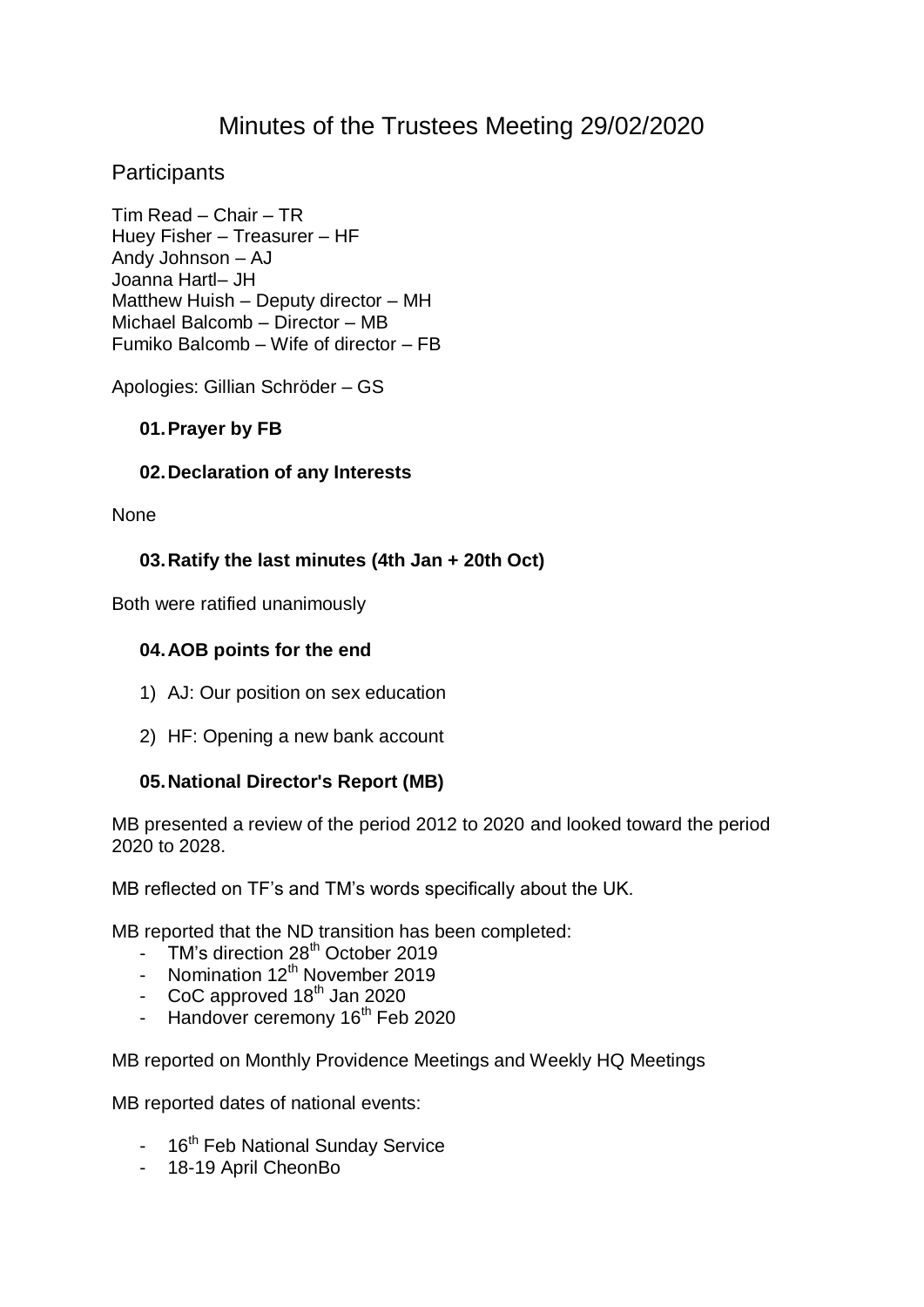- 27<sup>th</sup> June AGF
- $-28^{th}$  June AGM
- 12/19 Sept National Sunday Service
- 12/19 December National Sunday Service

MB reported on TF's Centenary Exhibitions

MB reported on proposal to transition CoC to a Pastors/Ministry Association

MB reported on filling gaps in the pastoral team:

- Ron and Catherine German in Wales and West Country
- Matthew and Natasha Huish in Bromley
- Oliver Lane in Scotland
- Sam Shongwe HARP leader

TR asked about plans to support HARP, youth and young adults.

MB reported about a proposal by Sam Shongwe.

MH reported about the chaplaincy YA Retreat

AJ asked about support for DONE and STF, specifically the re-integration of graduates into the community.

HF reported about working together with young people who are interested in developing businesses.

FB suggested connecting with the Cranes Club.

MB reported about operationalisation of the strategic plan and about plans to restructure the Finance Committee.

HF reported that on  $28<sup>th</sup>$  March and on  $4<sup>th</sup>$  April there will be 2 options to attend a 1day training for bookkeepers.

MB reported on a PIC meeting held on  $27<sup>th</sup>$  Feb. The consensus there was that LG and LH should either be sold or leased out on a 10 – 20-year self-repairing lease with preference for leasing.

MB proposed that board accept the motion:

- This Board notes with appreciation the work of the Properties and Investment Committee (PIC) to review the 4 major properties of the Charity and to consider the optimal future utilization in light of various factors such as the National Council Strategic Plan, current and future repair and maintenance costs, and various external factors
- The Board notes that the PIC is submitting its Recommendation to explore a long-term self-repairing lease option for Livingstone House (2020) and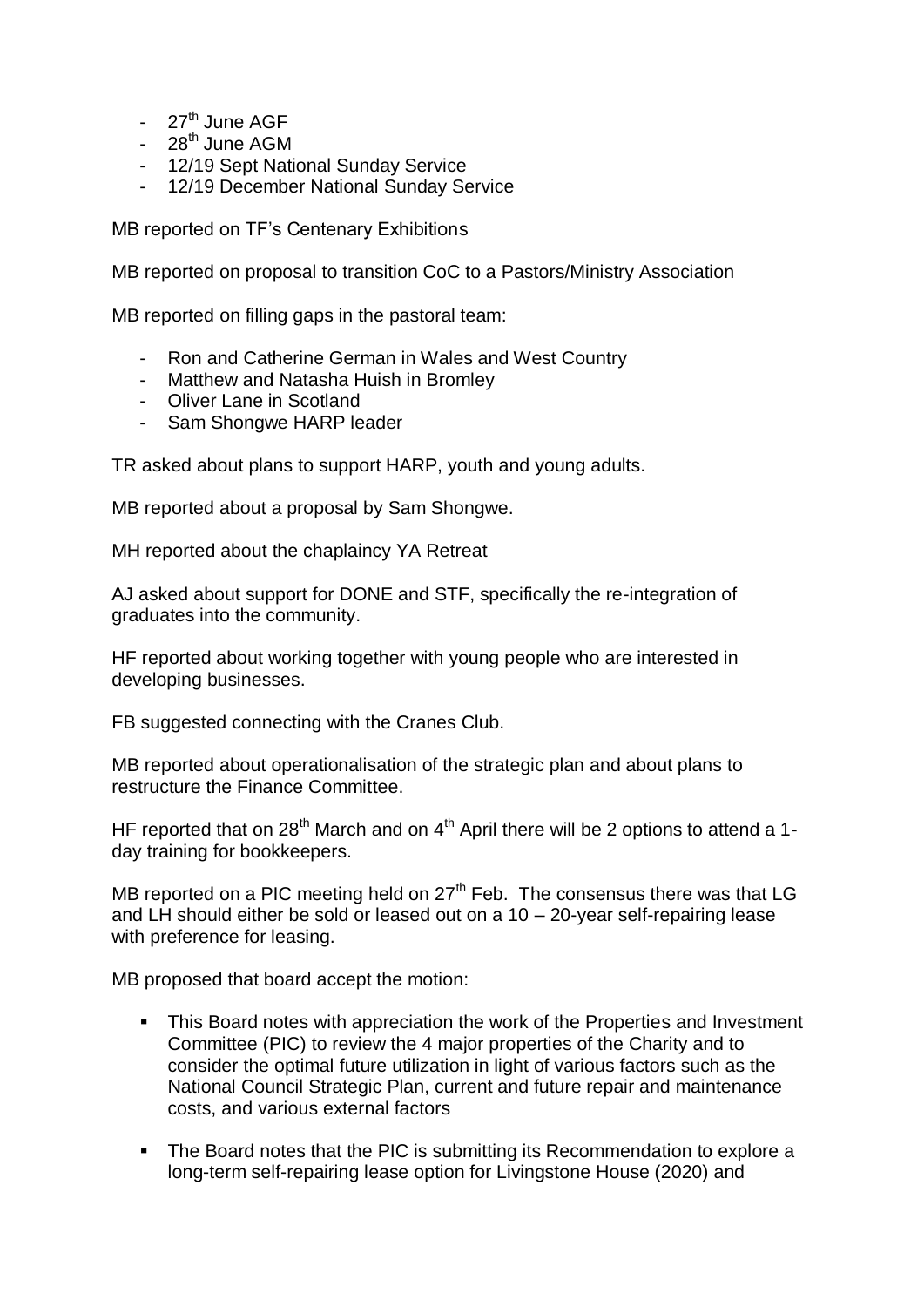Lancaster Gate (2021) and approves the development of workable scenarios and feasibility studies under the guidance of the National Director, to be brought before this Board by April 30, 2020, and

• The Board approves the National Director to submit a report of these preliminary findings to the IHQ and Founder for feedback and approval

TR proposed an amendment to the  $2<sup>nd</sup>$  paragraphthat there should be "3 workable scenarios and feasibility studies":

 The Board notes that the PIC is submitting its Recommendation to explore a long-term self-repairing lease option for Livingstone House (2020) and Lancaster Gate (2021) and approves comprehensive investigations into creating three scenarios and feasibility studies, using professional advice and under the guidance of the National Director, for the lease of Lancaster Gate and Livingstone House. These scenarios should be brought to this Board by April 30, 2020, and

JH proposed an amendment to include real community support:

The Board notes that the PIC is submitting its Recommendation to explore a longterm self-repairing lease option for Livingstone House (2020) and Lancaster Gate (2021) and approves comprehensive investigations into creating three scenarios and feasibility studies, using professional advice and under the guidance of the National Director, for the lease of Lancaster Gate and Livingstone House. These scenarios should be made with the involvement of the relevant local communities and brought to this Board by April 30, 2020, and

AJ proposed to accept the proposal of MB including the amendments from TR and JH.

JH seconded the proposal.

The motion was passed unanimously.

The full motion reads:

- This Board notes with appreciation the work of the Properties and Investment Committee (PIC) to review the 4 major properties of the Charity and to consider the optimal future utilization in light of various factors such as the National Council Strategic Plan, current and future repair and maintenance costs, and various external factors.
- The Board notes that the PIC is submitting its recommendation to explore a long-term self-repairing lease option for Livingstone House (2020) and Lancaster Gate (2021) and approves comprehensive investigations into creating three scenarios and feasibility studies, using professional advice and under the guidance of the National Director, for the lease of Lancaster Gate and Livingstone House. These scenarios should be made with the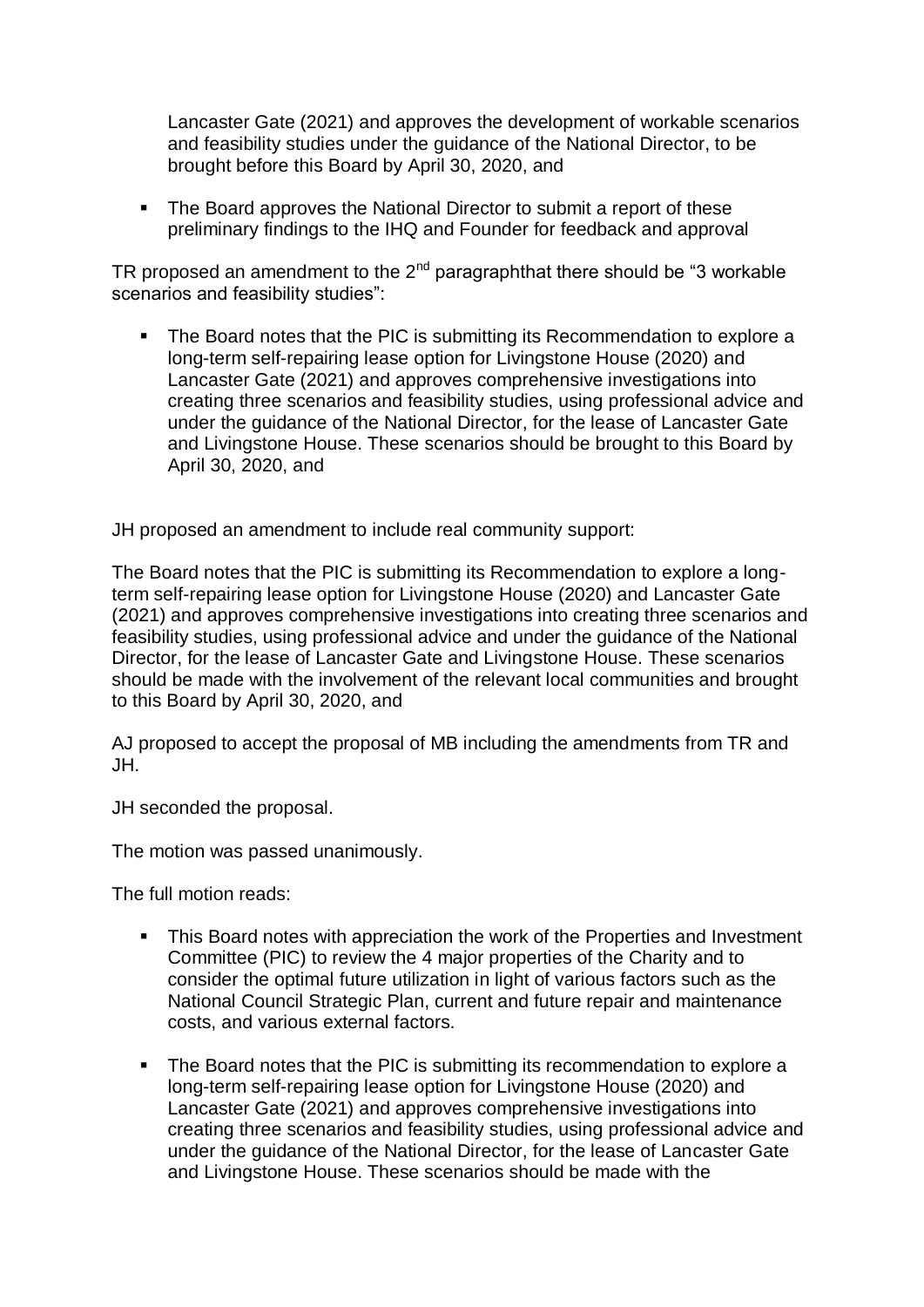involvement of the relevant local communities and brought to this Board by April 30, 2020, and

• The Board approves the National Director to submit a report of these preliminary findings to the IHQ and Founder for feedback and approva

AJ proposed a motion to allow a management team to continue running CH until the end of 2021

TR seconded

Passed unanimously.

TR thanked MB for the ND's report.

## **Reports of officers, boards and standing committees:**

## **06.Treasurer's report (HF)**

HF circulated spreadsheets summarising actual and forecasted income and expenditure for 2020.

MB requested that future reports should include a breakdown of the monthly cashflow projection, the details of the property R & R and reserve fund.

On 18<sup>th</sup> February there was a pre-audit meeting. The accountant is behind on work and lacking communication.

HF wants to find a new accountant.

On 28<sup>th</sup> March and  $4<sup>th</sup>$  April – 10am or 11am start bookkeeping training at South London Peace Embassy.

# **07.Secretary's report (GS)**

GS was absent so could not deliver a report.

#### **Reports of special committees:**

#### **08.Corporate charity status special committee (on hold) (TR)**

TR reported that it is on hold because of the costs involved.

# **09.Cleeve management group (AJ, JH, Bernard Chellew)**

TR: moved to place the committee under the auspices of the PIC.

Motion passed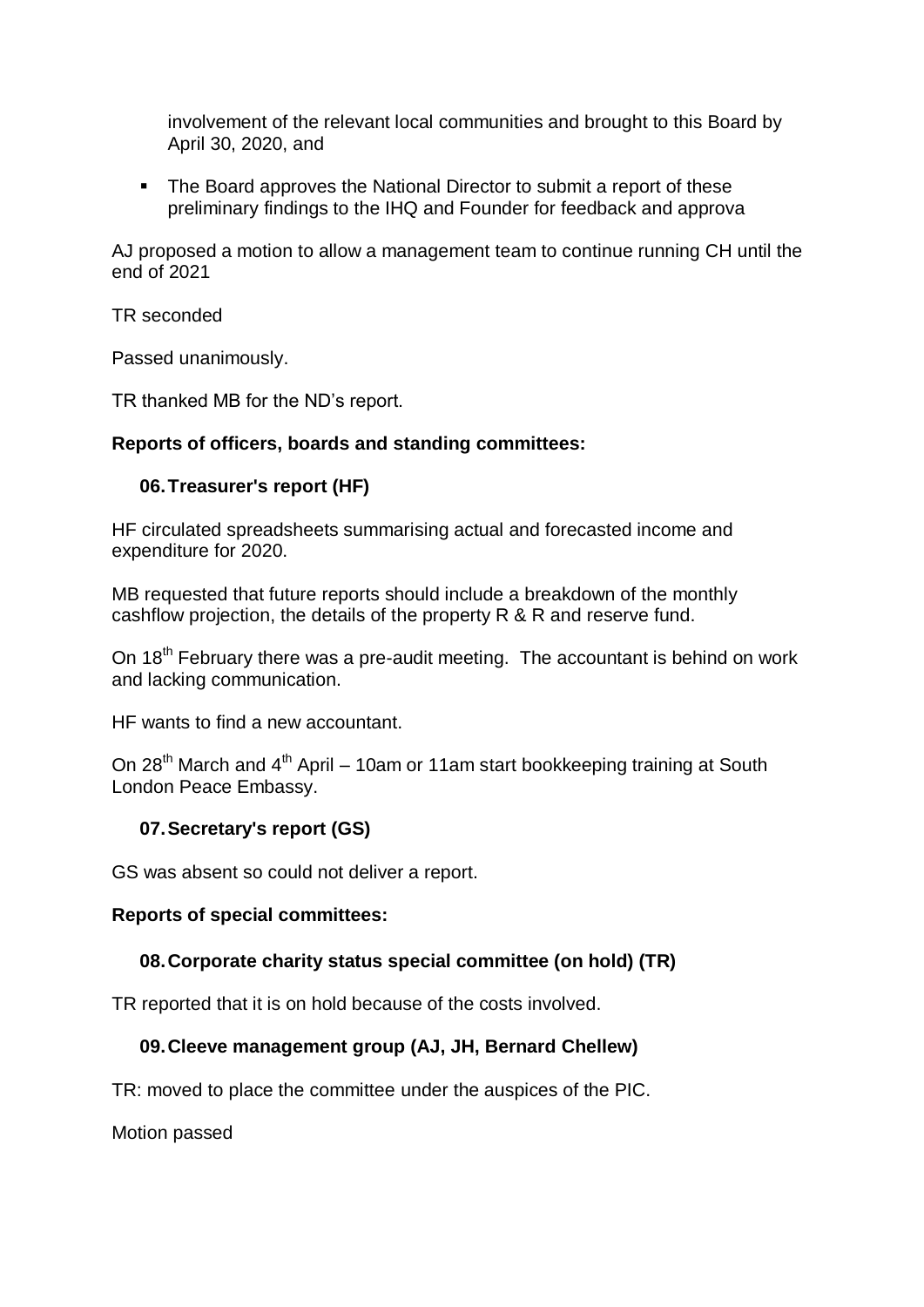# **Unfinished business:**

**None** 

# **10.Check on action points from the last meeting:**

i) HF to check out alternative insurance cover for all of our insurance policies.

ii) HF to ask Westminster Council if they agree to have 2 signatories represent us. They agreed.

iii) There should be a meeting between MH, Robin Marsh, MB and HF to discuss the UPF budget. Insufficient progress.

iv) GS to re-send minutes of 20th October 2019 so that everyone can read them and ratify them. DONE

v) MB and MH to discuss with TR about creating Property Committee to oversee change. DONE

vi)EH to look up his old notes about how other charities take care of their older pioneers. DONE

#### **New business:**

# **11.National Leader Agenda Points:**

None

# **12.Property Committee to oversee change (MB)**

MB is forming that committee.

## **13.Support for elderly members (see "Report on the Workshop on Ageingin New Religions" and "Elderly support.docx" attached) (TR)**

TR moved that the NC creates a fund and allocates a fund to support elder members and propose a system to do so.

AJ seconded the motion.

Motion was passed.

# **14.Appointment of new trustees (TR)**

TR invited MH to join the trustees board.

MB suggested doing some research on what other comparably sized charities do with regards paid staff joining the trustee board.

ACTION: TR to research

ACTION: TR will also ask Yebuny Hanna